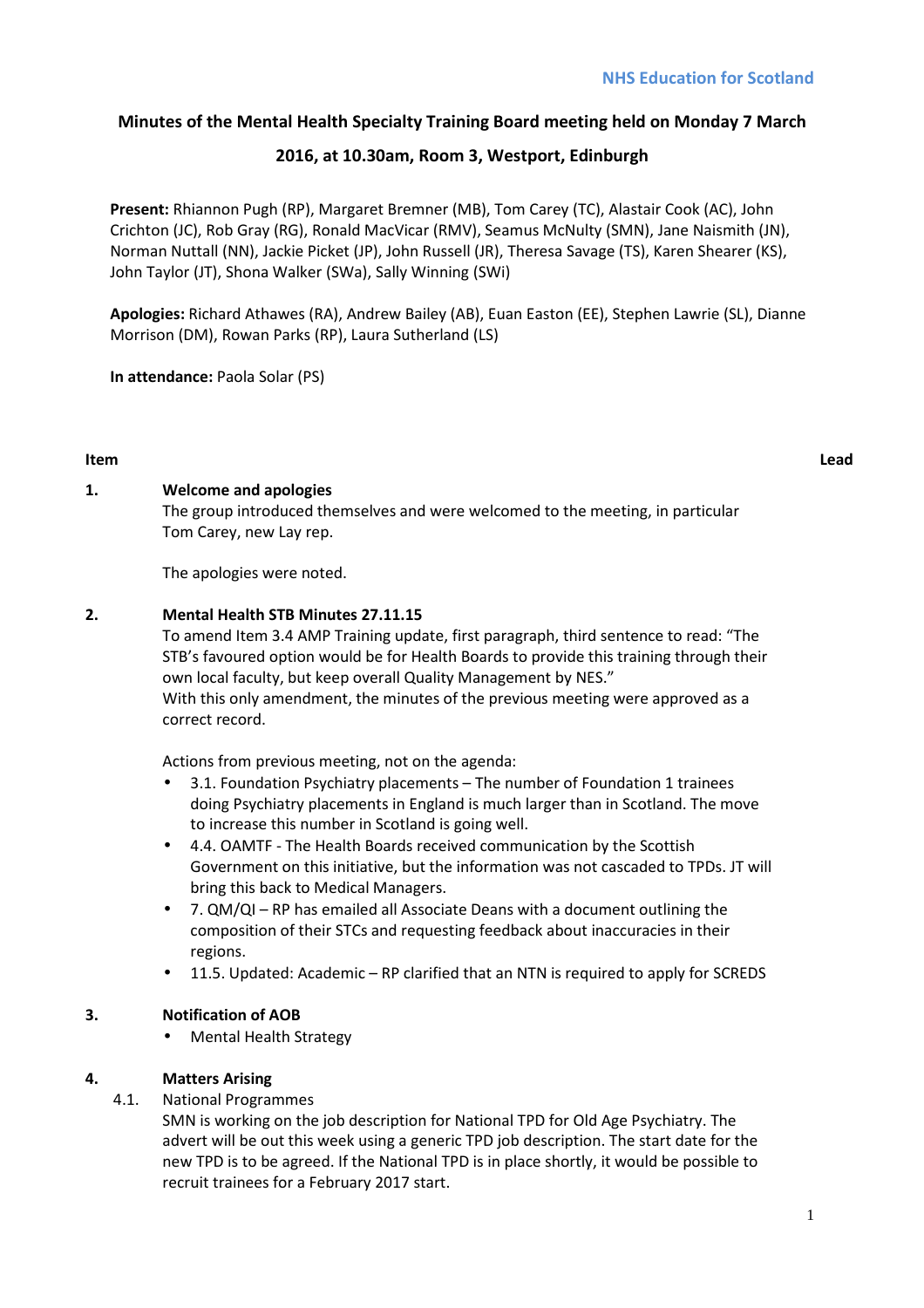The same applies to CAMHS.

4.2. Shape of Training update There is no formal update from Shape of Training. In connection with this item the ETC has discussed piloting credentialing on Liaison Psychiatry. They would offer a one year pilot credentialing to people with CCT. Keep this item on the agenda. **Agents Agenda Agenda Agenda Agenda Agenda** 4.3. AMP Training Update The last meeting of the Steering Group has been postponed, but the work is ongoing. Associate Postgraduate Deans may be asked to be involved in coordinating local faculties. Although training will be devolved to Health Boards, NES will retain a coordinating role in quality assuring the training. The Board discussed briefly the need to set a timetable with a deadline for this training. Keep this item on the agenda. **Agenda**  4.4. Specialty Training Committees MDET is preparing a paper on STC competencies, so it is recommended not to make any changes to STCs until the paper is out. SWa noted that the East STC is in transition at the moment, but she will feed back any changes to the group. After this work is complete, the Board will look at the STB membership. Keep this item on the agenda. **Agenda 5. Recruitment**  RP tabled a report paper from the RCPsych Recruitment Committee. The main points were: • CT1 Recruitment: Round 1 Interviews finished. Offers will be released this week. 699 applicants in the UK, but only 55 applicants in Scotland for 58 posts. • ST4 Recruitment: Round 2 closes on Thursday this week. Number of applicants similar to last year. • European recruitment: 180 people have registered interest. Hoping to interview 150 and appoint around 50. • Pre-Psychiatry training: LAS appointments and extra support provided for trainees who only need help with their ePortfolio before they can re-apply. • Centralisation of CT interviews: this would bring consistency of scoring and process, but there was little support for it. CT1 interviews will remain in Scotland but the Lead Clinician needs to be trained by the College to ensure a standardised process. One change this in the process will be that all candidates will be ranked and can be interviewed anywhere for places anywhere in the UK. • Scotland currently is one Unit of Application: this was not a College directive and can be changed. It is perceived to put trainees off applying for Scotland. RP will bring up to MDET's attention. JR will check with the Recruitment team if applicants would be able to preference the four regions in Scotland. **RP JR**  5.1. Overseas Advanced Training Fellowship No update. Keep on the agenda. **Agenda 6. Workforce**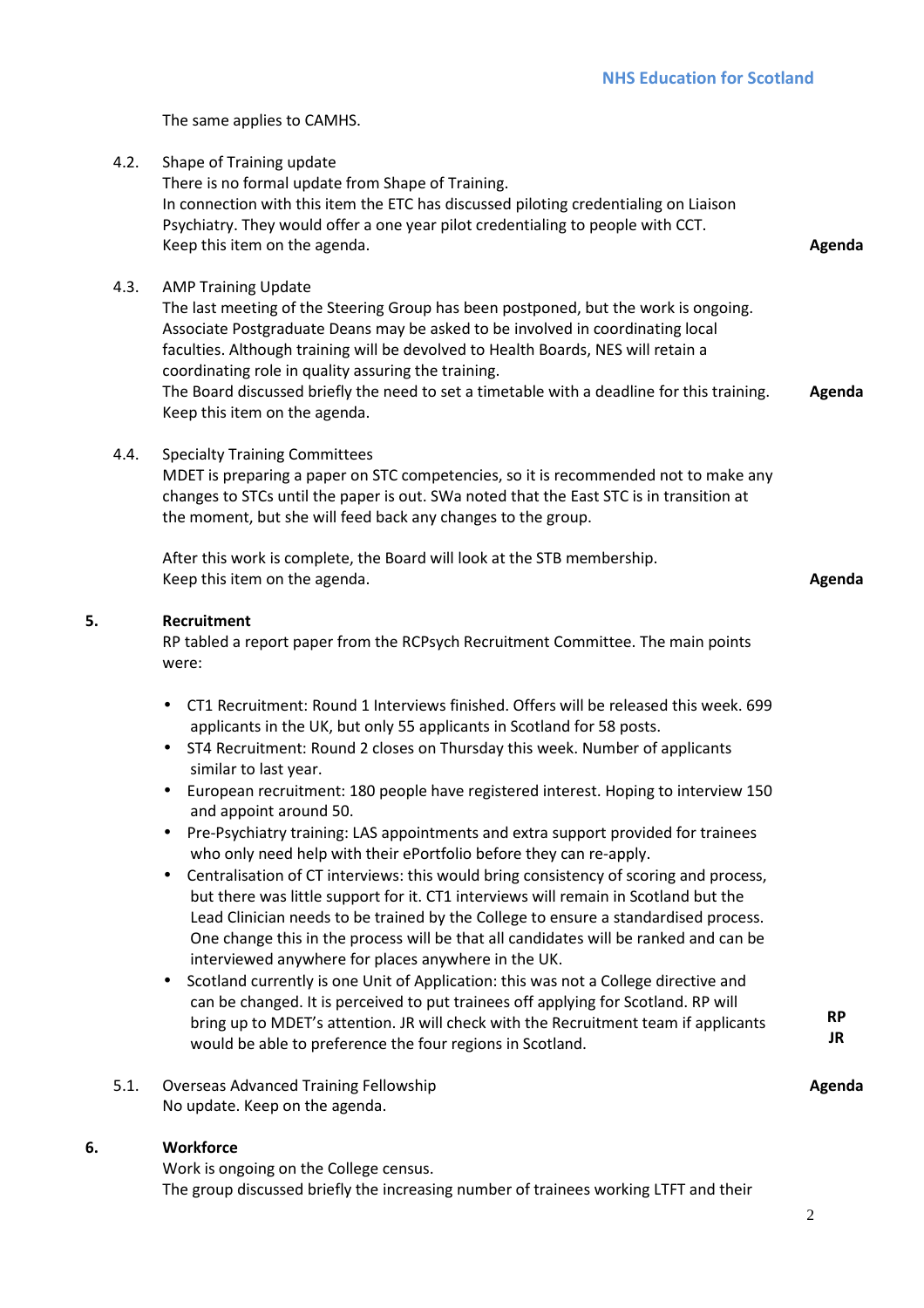impact in the rotas. The Regional Workforce groups would know the exact number of junior doctors working part-time.

SWi noted that SAS posts had been advertised in Grampian but had failed to recruit. The plan was now to advertise them as Associate Specialists to incentivise recruitment. There are a number of unfilled SAS posts in Forensic Psychiatry in England that had been renamed as Physician Assistants. The GMC had expressed concern about these posts as the Physician Assistants are unregulated and are not allowed to prescribe. The group acknowledged the value of the Advance Nurse Practitioners.

## **7. Dual Training**

7.1. Forensic Psychotherapy Two applicants have shown interest in this post.

7.2. Other Dual posts CAMHS/ID is to be discussed at the STC next week. General Adult/OA in Aberdeen.

#### **8. QM/QI**

TS noted that they are trying to align sQMG dates to the STB. Two documents with a report and a schedule for the year had been distributed.

Regional Advisers are welcome to attend the visit's feedback sessions. The role of the Associate Deans in the visits was still unclear. It was felt that the feedback session was more appropriate for the LEP team. These points will be discussed at the sQMG after the current STB.

#### **9. ST OA Psychotherapy competencies**

JR informed on the ongoing work in the assessment of ST Old Age competencies. The level 1 form does not correspond with the effective experience of the trainees. It is felt that the form is mismatched with the curriculum. The Board felt that as long as the experience obtained fulfilled curriculum competencies it should be ok. JR will email all Old Age TPDs to reassure them of the point above. The item will be kept on the agenda.

**JR Agenda** 

## **10. Higher Trainees doing private work**

The group had a lengthy discussion about trainees doing private work. Trainees are currently required to state clearly that they are not CCT holders and their private work has to be under consultant supervision.

There has been an issue where trainees are asked for a second opinion report in a variety of CTOs, including contested CTOs, and not making clear their status as trainees. This is not always regulated at ARCP as trainees have not always been declaring this work on SOAR.

It was agreed that trainees need to be told clearly that they have to report any medical activity at their ARCP. Some private reports for court are required for training purposes so this will have to be kept into account when issuing guidance for trainees. A second opinion for a CTO is a gray area not mentioned in the current guidance so any activity in this sense should be mentioned at ARCP.

Deanery advice will be issued stating: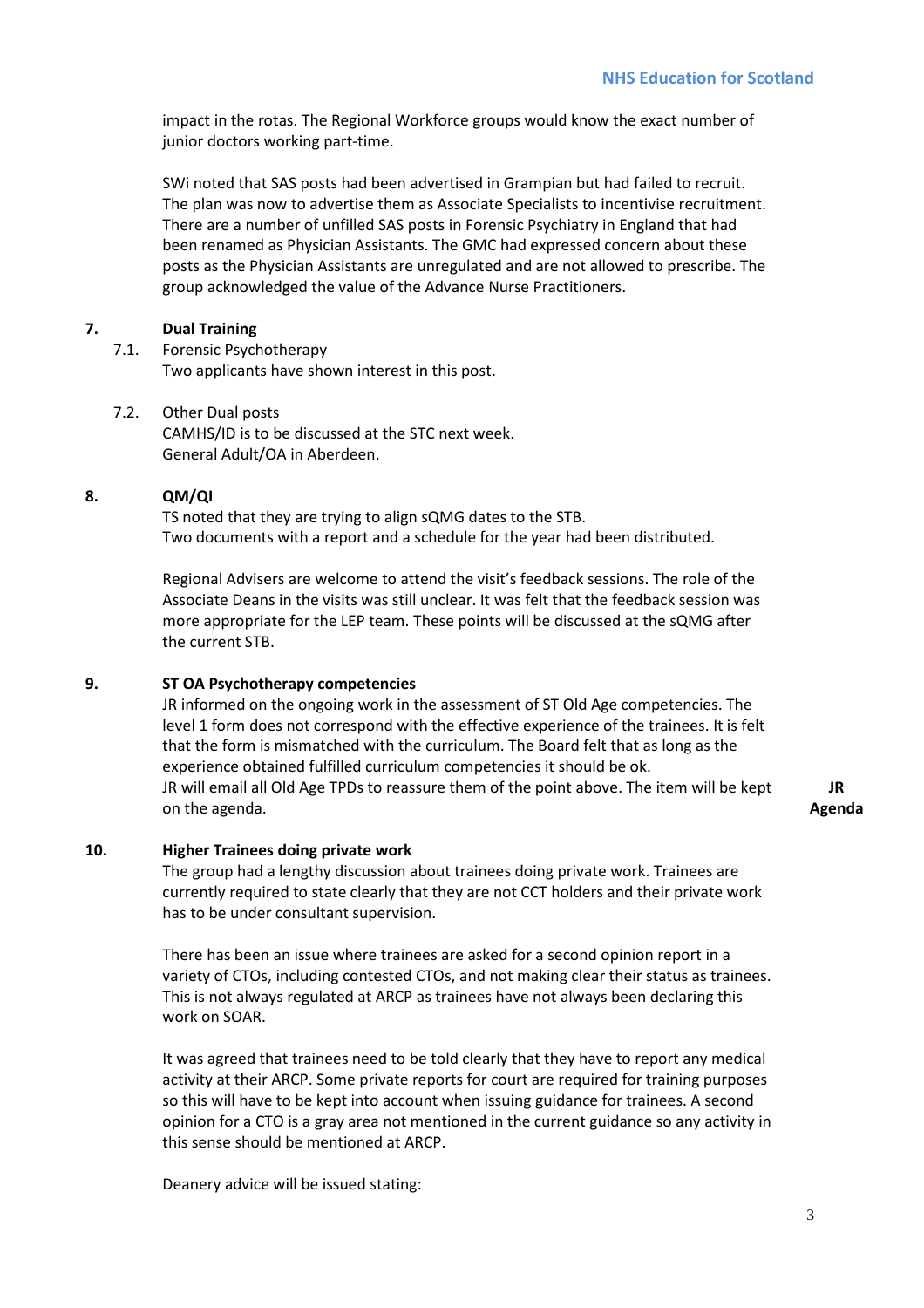- Trainees should work under supervision of a CCT holder from the NHS
- Trainees have to declare their private work at ARCP
- If there is conflict of interest this should be highlighted and addressed.

RP, JC, SMN and RMV will draft the guidance and will ask Stewart Irvine to send out on behalf of the Deanery.

**RP,JC,SMN, RMV** 

TC stated that trainees doing external work of the nature discussed could have potential for reputational damage if not addressed but he was satisfied that the proposal for the Deanery to issue guidance would deal with the issue.

## **11. ARCP process**

There is no update other than a push to make sure all regions use Level 1 and Level 2 reports from the college e-portfolio.

## **12. Heads of School**

RP tabled a paper from the Heads of School meeting. The main points were:

- A mandatory CAMHS/LD placement for CPT has now been taken to GMC for approval.
- SJT in GP has been proved to be highly predictive of GP trainee performance later on. There is work ongoing tracking SJT results and Core Psychiatry trainees' performance to see if they are as predictable as in GP.
- Dr Subodh Dave will be coming to the next STB to talk about IMG issues.
- There is a Simulation conference taking place in April.
- The low levels of Foundation Psychiatry in Scotland were commented upon.
- A letter from the RCPCH regarding use of trainees' portfolios in court cases had been circulated. There had been a couple of cases where a court order had been issued and the trainee's portfolio had been used as evidence against them. This could have a high impact in the way the trainees do their self-reflection, so it is advised to cascade the letter to trainers.

*Note post-meeting: It was decided at a later meeting not to distribute to trainees as the Academy is to issue guidance for them.* 

- The Exam Subcommittee has decided to consider extending some of the linked CASC stations to 15 minutes which is more realistic in terms of what psychiatrists do in a clinical situation.
- Other points mentioned were: office space for trainees, accreditation of MRCPsych courses and PTC.

#### **13. Updates**

13.1. LDD / MDET highlights

RMV reported ongoing work by workstreams:

Training Management: Standardisation of ARCP process; Management of LTFT; Performance Support Unit; Resilience; StART.

Quality: Meeting with Medical Directors in April to review QM/QI arrangements. Professional Development: Recognition of trainers. It was noted that this is GMC policy, not NES. NES is working with the DMEs to make it as practical as possible.

#### 13.2. Region and Specialty

There were no further updates from any of the regions.

There were no further updates from any specialty except Psychotherapy: training for non-medics has been done in Glasgow and is now going to Aberdeen.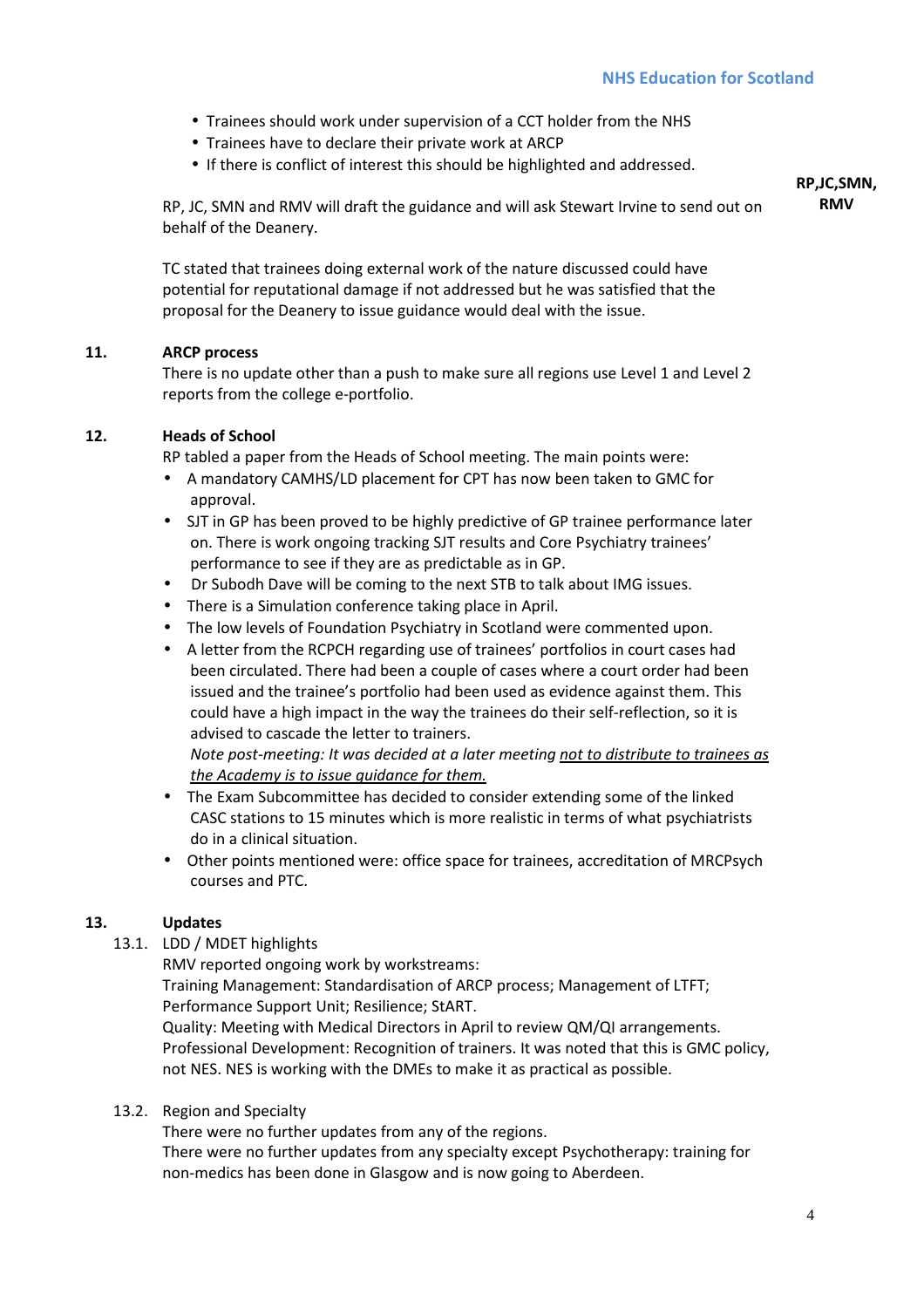**JR** 

#### 13.3. College

AC reported that the Executive Committee's main points of discussion had been the SJT issue and the location of interviews. JR will disseminate information on the SJT.

The other issue was the number of Foundation Psychiatry posts in Scotland. The College is going to lobby for an increase in the number of Foundation Psychiatry posts.

- 13.4. Service No further updates.
- 13.5. Academic No updates.
- 13.6. BMA No further updates.

#### 13.7. PsySTAR

SL had sent a report indicating that the first two trainees to complete their PhDs (Lindsey Mizen and Ally Rooney) will roll back into LD (ST5) and adult (ST6) clinical training in SES this Autumn.

- 13.8. Regional Planning No further updates.
- 13.9. Trainee No representative.
- 13.10. Specialty Doctor No further updates.
- 13.11. STARG No further updates.
- 13.12. Lay Rep No further updates.

#### **14. Papers for information**

No papers received for information.

#### **15. AOB**

• Mental Health Strategy

NES has been asked to respond to this consultation and the STB has therefore been asked to provide their input. The Board was asked to send their comments to RP. One point to note was the wish to increase FY1 and FY2 experience in Psychiatry placements.

**ALL** 

#### **16. Date of next meetings**

Monday 20 June 2016, 10.30am, Room 5, 2 Central Quay, Glasgow Monday 10 October 2016, 10.30am, Room 6, 2 Central Quay, Glasgow Monday 12 December 2016, 10.30am, Room 3, Westport, Edinburgh